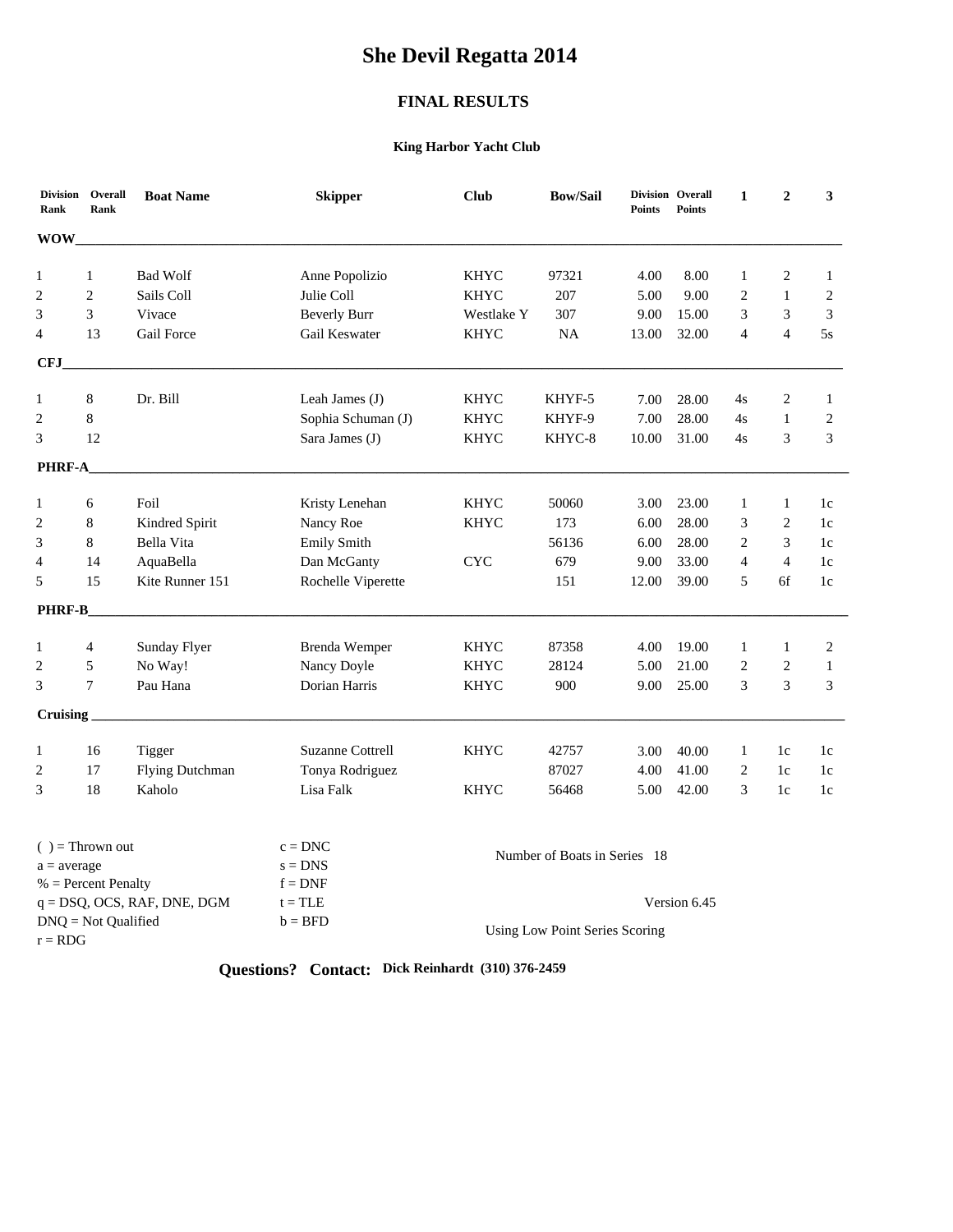# **She Devil Regatta 2014 #1**

## **King Harbor Yacht Club**

Race Date: 19 Apr 2014

Wind Speed: 8-10 kn

PRO: Janice Hugener

|               | Div<br><b>Rank</b> | <b>OvAll</b>   |        | Rank Sail No. Boat Name            | <b>Owner / Skipper</b> | <b>Boat Type</b> | Finish<br><b>Time</b> | <b>Elapsed</b><br><b>Time</b> | Corrected<br><u>Time</u> | <b>Rating</b> | Club        |
|---------------|--------------------|----------------|--------|------------------------------------|------------------------|------------------|-----------------------|-------------------------------|--------------------------|---------------|-------------|
| <b>WOW</b>    |                    |                |        | Time on Time / Start Time 12:00:00 |                        |                  |                       |                               |                          |               |             |
|               |                    | $\overline{2}$ | 97321  | <b>Bad Wolf</b>                    | Anne Popolizio         | Martin 242       | 13:03:36              | 01:03:36                      | 00:59:03                 | 150           | <b>KHYC</b> |
|               | $\overline{2}$     | 3              | 207    | Sails Coll                         | Julie Coll             | Martin 242       | 13:04:36              | 01:04:36                      | 00:59:59                 | 150           | <b>KHYC</b> |
|               | 3                  | 6              | 307    | Vivace                             | Beverly Burr           | $J-70$           | 13:06:25              | 01:06:25                      | 01:05:01                 | 114           | Westlake Y  |
|               | 4                  | 11             | NA     | <b>Gail Force</b>                  | Gail Keswater          | Cal 20           | 13:44:18              | 01:44:18                      | 01:22:05                 | 276           | KHYC        |
| <b>CFJ</b>    |                    |                |        | Time on Time / Start Time 12:05:00 |                        |                  |                       |                               |                          |               |             |
| <b>DNS</b>    | $\overline{4}$     | 19             | KHYF-9 |                                    | Sophia Schuman (J)     | <b>CFJ</b>       |                       |                               |                          | $\mathbf{0}$  | <b>KHYC</b> |
| <b>DNS</b>    | $\overline{4}$     | 19             |        | KHYF-5 Dr. Bill                    | Leah James (J)         | <b>CFJ</b>       |                       |                               |                          | $\mathbf{0}$  | <b>KHYC</b> |
| <b>DNS</b>    | 4                  | 19             | KHYC-  |                                    | Sara James (J)         | <b>CFJ</b>       |                       |                               |                          | $\mathbf{0}$  | <b>KHYC</b> |
| PHRF-A        |                    |                |        | Time on Time / Start Time 12:10:00 |                        |                  |                       |                               |                          |               |             |
|               |                    | $\mathbf{1}$   | 50060  | Foil                               | Kristy Lenehan         | Farr 40          | 12:59:20              | 00:49:20                      | 00:58:18                 | $\mathbf{0}$  | <b>KHYC</b> |
|               | $\overline{2}$     | $\overline{4}$ | 56136  | Bella Vita                         | Emily Smith            | Ben36.7          | 13:09:02              | 00:59:02                      | 01:00:49                 | 81            |             |
|               | 3                  | 5              | 173    | Kindred Spirit                     | Nancy Roe              | Viper 640        | 13:12:41              | 01:02:41                      | 01:01:38                 | 111           | <b>KHYC</b> |
|               | 4                  | 8              | 679    | AquaBella                          | Dan McGanty            | $J-105$          | 13:14:17              | 01:04:17                      | 01:06:32                 | 78            | CYC         |
|               | 5                  | 12             | 151    | Kite Runner 151                    | Rochelle Viperette     |                  | 13:39:29              | 01:29:29                      | 01:28:00                 | 111           |             |
| <b>PHRF-B</b> |                    |                |        | Time on Time / Start Time 12:15:00 |                        |                  |                       |                               |                          |               |             |
|               |                    | 7              | 87358  | Sunday Flyer                       | Brenda Wemper          | Martin 242       | 13:26:25              | 01:11:25                      | 01:06:19                 | 150           | <b>KHYC</b> |
|               | $\overline{2}$     | 9              | 28124  | No Way!                            | Nancy Doyle            | $B-25$           | 13:28:40              | 01:13:40                      | 01:09:36                 | 138           | <b>KHYC</b> |
|               | 3                  | 10             | 900    | Pau Hana                           | Dorian Harris          | Martin 242       | 13:30:46              | 01:15:46                      | 01:10:21                 | 150           | <b>KHYC</b> |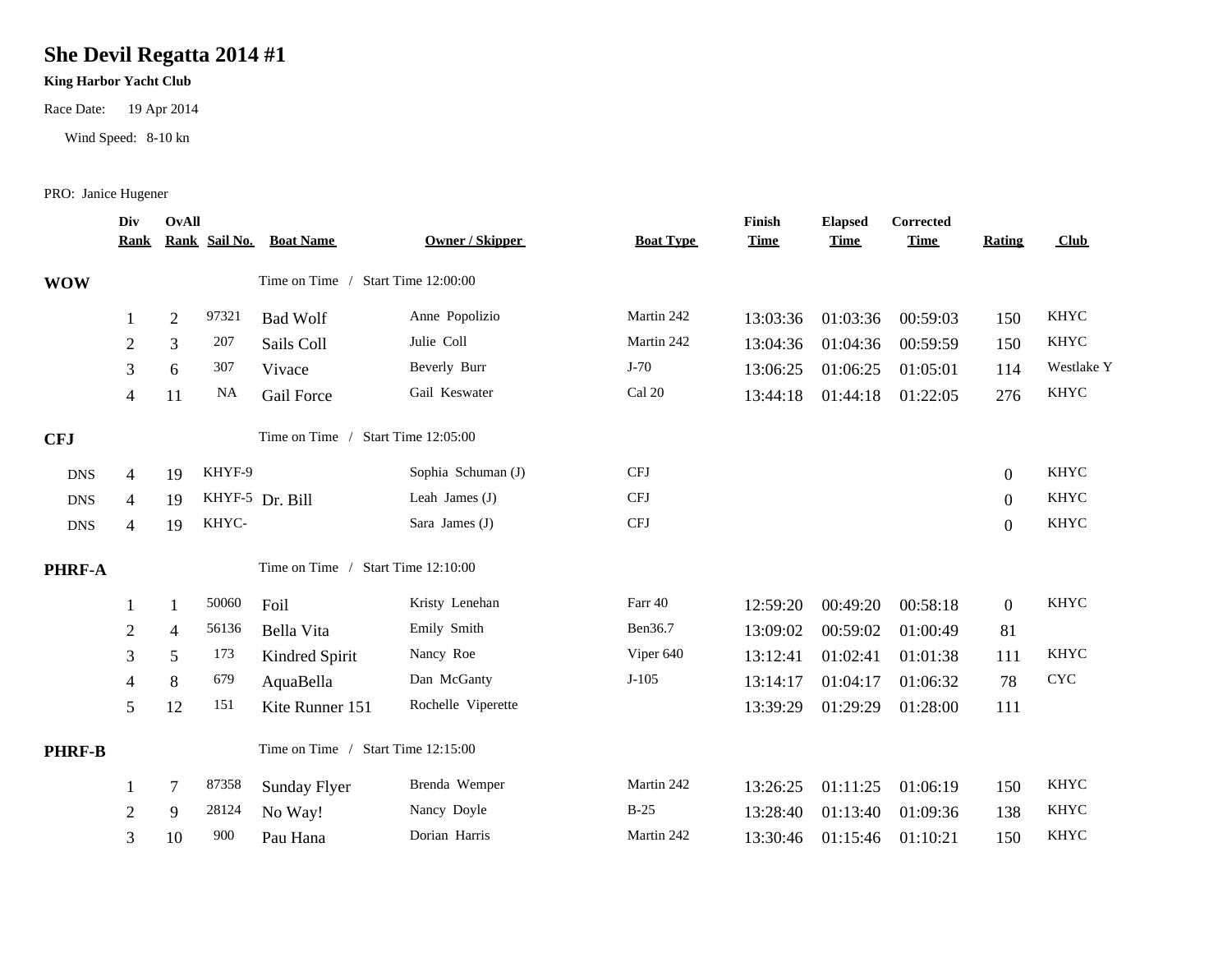## **Cruising** Time on Time / Start Time 12:20:00

|      | 42757 | Tigger                 | Suzanne Cottrell | $J-33$   | 14:14:12  01:54:12  01:57:05 | 84  | <b>KHYC</b> |
|------|-------|------------------------|------------------|----------|------------------------------|-----|-------------|
| - 14 | 87027 | <b>Flying Dutchman</b> | Tonya Rodriguez  | Hobie 33 | 14:31:34 02:11:34 02:13:00   | 93  |             |
| 15   | 56468 | Kaholo                 | Lisa Falk        | J 40     | 14:53:43 02:33:43 02:33:01   | 103 | KHYC        |

### **Questions? Contact: Dick Reinhardt (310) 376-2459**

Printed On: 19-Apr-2014 17:20:29

Number of boats Scored 18 Version 6.45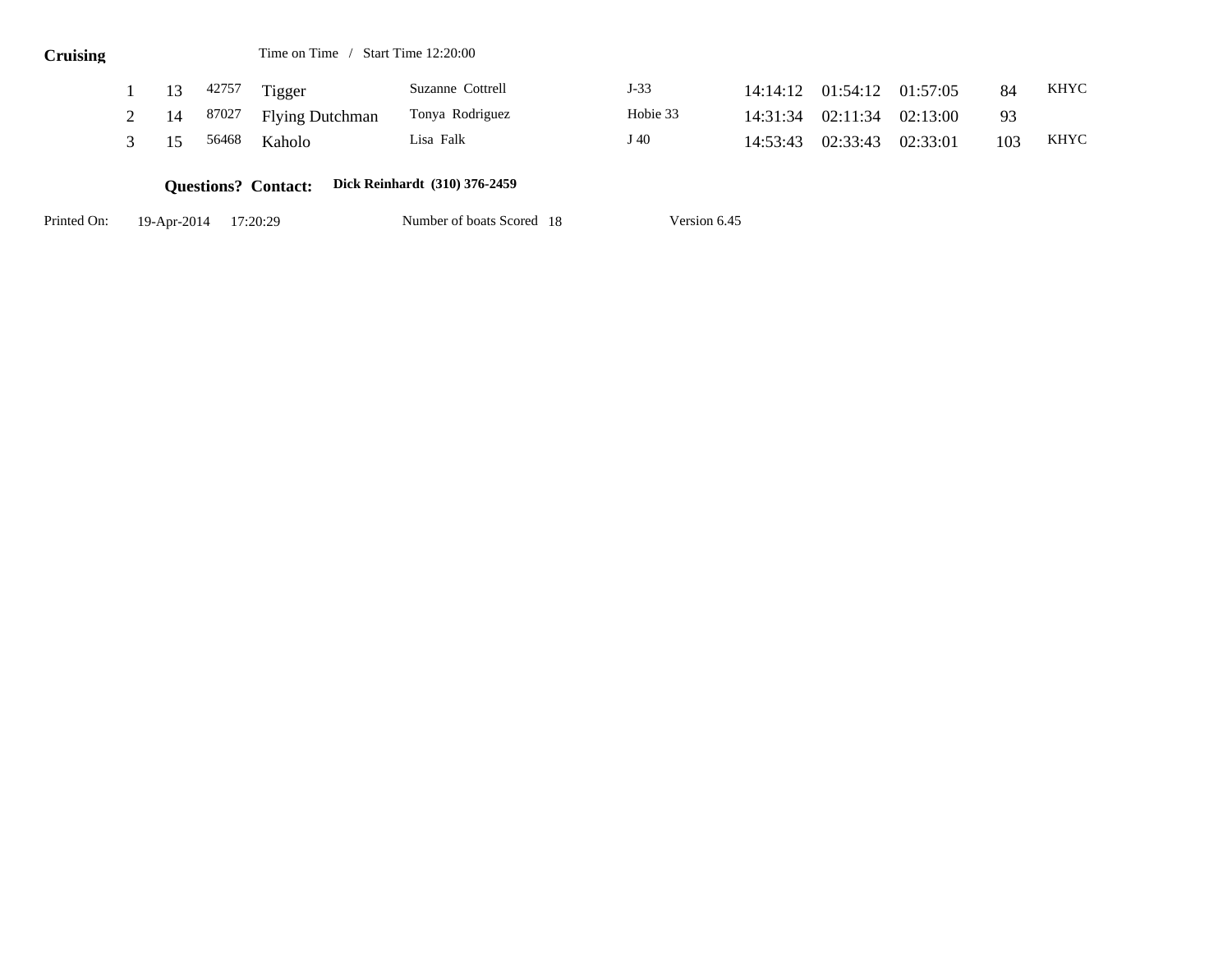# **She Devil Regatta 2014 #2**

## **King Harbor Yacht Club**

Race Date: 19 Apr 2014

PRO: Janice Hugener

|               | Div<br><b>Rank</b> | <b>OvAll</b>   |        | Rank Sail No. Boat Name            | <b>Owner / Skipper</b> | <b>Boat Type</b> | Finish<br><b>Time</b> | <b>Elapsed</b><br><b>Time</b> | Corrected<br><b>Time</b> | <b>Rating</b>  | Club        |
|---------------|--------------------|----------------|--------|------------------------------------|------------------------|------------------|-----------------------|-------------------------------|--------------------------|----------------|-------------|
| <b>WOW</b>    |                    |                |        | Time on Time / Start Time 14:00:00 |                        |                  |                       |                               |                          |                |             |
|               | 1                  | $\overline{4}$ | 207    | Sails Coll                         | Julie Coll             | Martin 242       | 15:06:40              | 01:06:40                      | 01:01:54                 | 150            | <b>KHYC</b> |
|               | $\overline{2}$     | 5              | 97321  | <b>Bad Wolf</b>                    | Anne Popolizio         | Martin 242       | 15:09:10              | 01:09:10                      | 01:04:14                 | 150            | <b>KHYC</b> |
|               | 3                  | 6              | 307    | Vivace                             | Beverly Burr           | $J-70$           | 15:06:20              | 01:06:20                      | 01:04:56                 | 114            | Westlake Y  |
|               | 4                  | 10             | NA     | <b>Gail Force</b>                  | Gail Keswater          | Cal 20           | 15:43:30              | 01:43:30                      | 01:21:27                 | 276            | <b>KHYC</b> |
| <b>CFJ</b>    |                    |                |        | Time on Time / Start Time 13:45:00 |                        |                  |                       |                               |                          |                |             |
|               | 1                  |                | KHYF-9 |                                    | Sophia Schuman (J)     | <b>CFJ</b>       | 14:31:10              | 00:46:10                      | 00:54:34                 | $\overline{0}$ | <b>KHYC</b> |
|               | $\sqrt{2}$         | $\overline{2}$ |        | KHYF-5 Dr. Bill                    | Leah James (J)         | <b>CFJ</b>       | 14:33:47              | 00:48:47                      | 00:57:39                 | $\overline{0}$ | <b>KHYC</b> |
|               | 3                  | 3              | KHYC-  |                                    | Sara James (J)         | CFJ              | 14:33:53              | 00:48:53                      | 00:57:46                 | $\overline{0}$ | <b>KHYC</b> |
| PHRF-A        |                    |                |        | Time on Time / Start Time 13:55:00 |                        |                  |                       |                               |                          |                |             |
|               | 1                  | 11             | 50060  | Foil                               | Kristy Lenehan         | Farr 40          | 15:37:58              | 01:42:58                      | 02:01:41                 | $\mathbf{0}$   | <b>KHYC</b> |
|               | 2                  | 12             | 173    | Kindred Spirit                     | Nancy Roe              | Viper 640        | 16:01:26              | 02:06:26                      | 02:04:20                 | 111            | <b>KHYC</b> |
|               | 3                  | 13             | 56136  | Bella Vita                         | Emily Smith            | Ben36.7          | 15:56:40              | 02:01:40                      | 02:05:20                 | 81             |             |
|               | $\overline{4}$     | 14             | 679    | AquaBella                          | Dan McGanty            | $J-105$          | 16:05:22              | 02:10:22                      | 02:14:56                 | 78             | <b>CYC</b>  |
| <b>DNF</b>    | 6                  | 16             | 151    | Kite Runner 151                    | Rochelle Viperette     |                  |                       |                               |                          | 111            |             |
| <b>PHRF-B</b> |                    |                |        | Time on Time / Start Time 13:50:00 |                        |                  |                       |                               |                          |                |             |
|               | 1                  | 7              | 87358  | Sunday Flyer                       | Brenda Wemper          | Martin 242       | 15:01:26              | 01:11:26                      | 01:06:20                 | 150            | <b>KHYC</b> |
|               | $\overline{2}$     | 8              | 28124  | No Way!                            | Nancy Doyle            | $B-25$           | 15:02:09              | 01:12:09                      | 01:08:10                 | 138            | <b>KHYC</b> |
|               | 3                  | 9              | 900    | Pau Hana                           | Dorian Harris          | Martin 242       | 15:06:45              | 01:16:45                      | 01:11:16                 | 150            | <b>KHYC</b> |